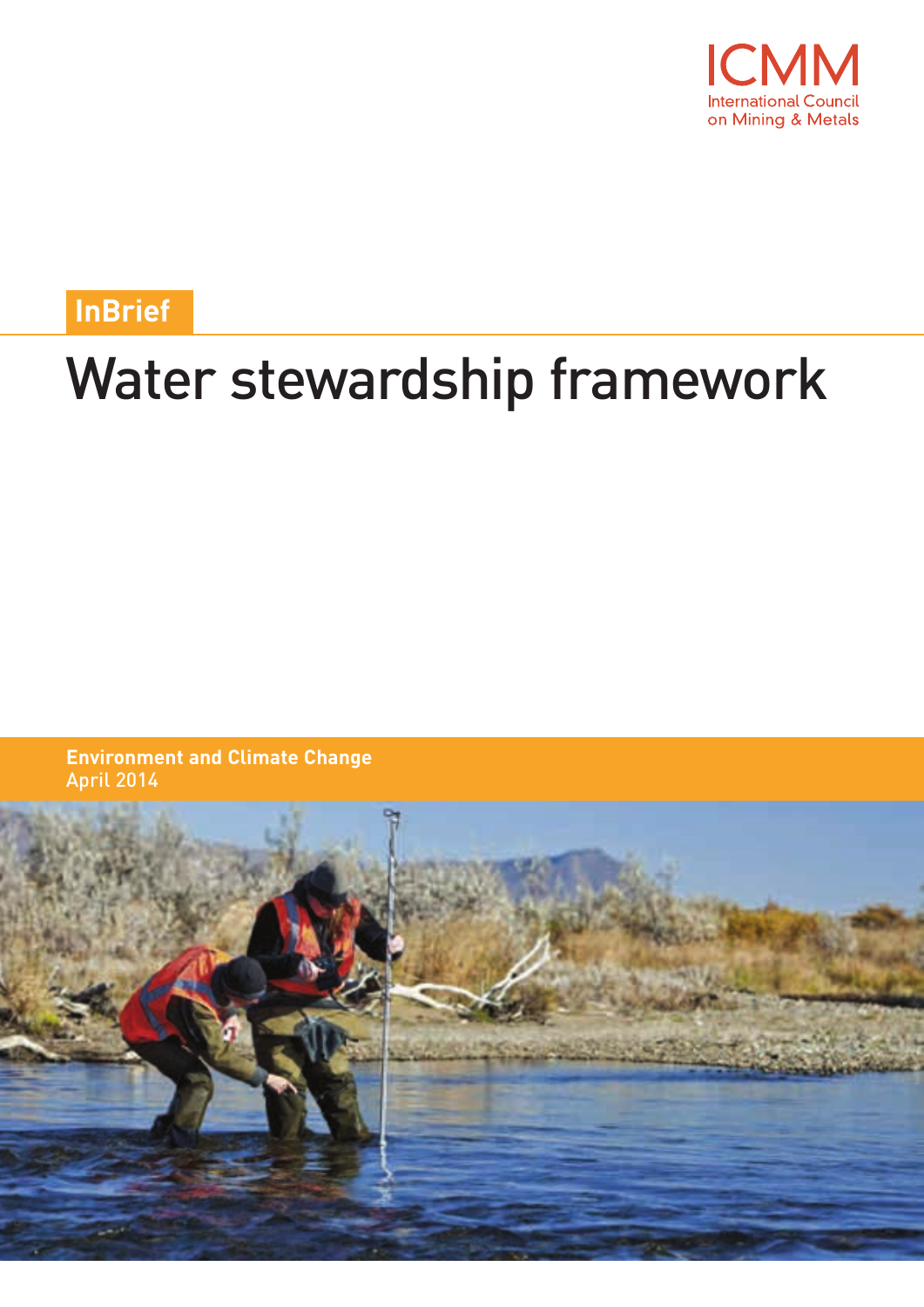## ICMM water stewardship framework

The mining and metals industry delivers effective water stewardship enabling shared benefits and security of supply.

#### **Water stewardship definition**

"The use of water that is socially equitable, environmentally sustainable and economically beneficial, achieved through a stakeholder-inclusive process that involves site and catchment-based actions."

The Alliance for Water Stewardship, March 2013

Water is a shared and finite resource. with high social, cultural, environmental and economic value. It is a basic human right and fundamental ecosystem requirement. Water is also an essential component of all mining and metals operations. However, global water resources are under increasing pressure and it is widely recognized that a holistic approach to water management is required to achieve resource sustainability and secure future access.

ICMM's water stewardship framework outlines a standardized approach to water stewardship for the mining and metals industry, recognizing that water connects an operation to the surrounding landscape and communities. Underpinning each strategic imperative is a set of supporting activities that companies can undertake. The extent to which they are required and implemented is dependent on the level of risk and opportunity at the local level.

ICMM acknowledges that each member company is at a different stage of the water stewardship journey. This framework provides a common direction, a consistent point of reference and a shared language for member companies to continue their water stewardship journey together.

#### **Goal Strategic imperatives**

### **Be transparent and accountable**

Publicly report material water risks, management activities and performance.

#### **Supporting activities**

- Set a clear company direction for water, including standards, goals and commitments.
- Incorporate external and catchment/operational-level factors into the company's approach.
- Publicly report material water stewardship risks and performance at a corporate level, using meaningful and recognized water metrics.
- Formalize water related accountabilities and responsibilities throughout the business, from corporate to operational levels.
- Promote strong external water governance, and predictable and consistent regulation.
- Identify, manage and regularly review water-related risks across the entire business.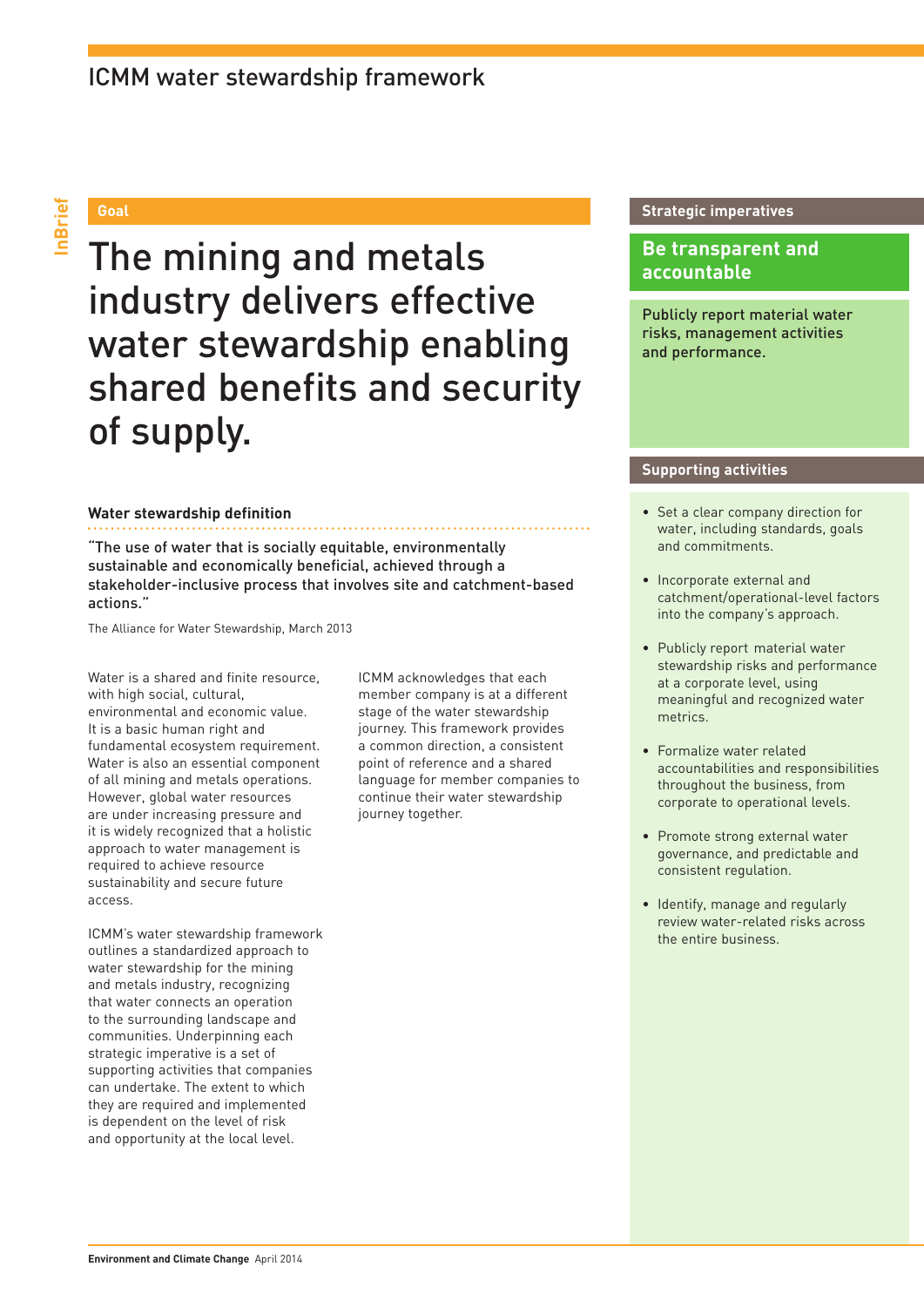**"Global water resources are under increasing pressure and it is widely recognized that a holistic approach to water management is required to achieve resource sustainability and secure future access."**

| <b>Engage pro-actively and</b><br>inclusively                                                                                                                                                                                                                                                                                                                                                                                                                                                                                                                                                                                              | <b>Adopt a catchment-based</b><br>approach                                                                                                                                                                                                                                                                                                                                                                                                                                                                                                                                                                                                                                                                                                                                                            | <b>Effective water resource</b><br>management                                                                                                                                                                                                                                                                                                                                                                                                                                                                                                                                                                                                                                                                                                                                                                                                                                                                                                                     |
|--------------------------------------------------------------------------------------------------------------------------------------------------------------------------------------------------------------------------------------------------------------------------------------------------------------------------------------------------------------------------------------------------------------------------------------------------------------------------------------------------------------------------------------------------------------------------------------------------------------------------------------------|-------------------------------------------------------------------------------------------------------------------------------------------------------------------------------------------------------------------------------------------------------------------------------------------------------------------------------------------------------------------------------------------------------------------------------------------------------------------------------------------------------------------------------------------------------------------------------------------------------------------------------------------------------------------------------------------------------------------------------------------------------------------------------------------------------|-------------------------------------------------------------------------------------------------------------------------------------------------------------------------------------------------------------------------------------------------------------------------------------------------------------------------------------------------------------------------------------------------------------------------------------------------------------------------------------------------------------------------------------------------------------------------------------------------------------------------------------------------------------------------------------------------------------------------------------------------------------------------------------------------------------------------------------------------------------------------------------------------------------------------------------------------------------------|
| Engage stakeholders in an open and<br>transparent manner to understand<br>their priorities, share plans and<br>collaborate on solutions.                                                                                                                                                                                                                                                                                                                                                                                                                                                                                                   | Understand the social, cultural,<br>economic and environmental<br>value of water at the catchment<br>scale to identify material water<br>stewardship risks and provide<br>context for corporate and<br>operational water management.                                                                                                                                                                                                                                                                                                                                                                                                                                                                                                                                                                  | Manage operational water (quantity<br>and quality) inputs, use and outputs<br>to maximize resource sustainability,<br>operational flexibility and economic<br>benefit.                                                                                                                                                                                                                                                                                                                                                                                                                                                                                                                                                                                                                                                                                                                                                                                            |
|                                                                                                                                                                                                                                                                                                                                                                                                                                                                                                                                                                                                                                            |                                                                                                                                                                                                                                                                                                                                                                                                                                                                                                                                                                                                                                                                                                                                                                                                       |                                                                                                                                                                                                                                                                                                                                                                                                                                                                                                                                                                                                                                                                                                                                                                                                                                                                                                                                                                   |
| · Identify and engage people and<br>groups that may influence, be<br>interested in or impacted by<br>operations.<br>• Understand community access<br>requirements and concerns and<br>strive to create shared benefits.<br>• Collaborate or partner with others<br>to mitigate shared risks and address<br>shared impacts.<br>• Engage the supply chain and other<br>users to explore and understand<br>shared and sequential exposure to<br>water risks.<br>• Ensure understanding within the<br>workforce of water issues and<br>actions.<br>• Explore using third party water<br>initiatives and tools to enhance<br>water stewardship. | • Identify and understand catchment<br>governance processes and<br>requirements.<br>• Understand the baseline<br>environmental water flow and<br>quality conditions, and those<br>required for sustainable and<br>healthy ecosystem functioning.<br>• Identify and understand high value<br>water assets so measures can be<br>implemented for their safeguard.<br>• Identify existing and future water<br>users and trends.<br>• Identify and assess the implications<br>of the current and long-term<br>cumulative impacts of operations<br>and other users within the<br>catchment and respond accordingly.<br>• Use catchment level understanding<br>to develop site level water<br>management plans to manage<br>water stewardship risks and<br>safeguard recognized high value<br>water assets. | • Maintain a site level management<br>plan informed by catchment level<br>stewardship priorities.<br>• Consider water management<br>requirements, risks and costs in the<br>planning cycle, including improved<br>consideration of water management<br>in early project planning phases<br>(exploration to feasibility) and<br>provision for water management<br>after closure.<br>• Promote and match, wherever<br>technically and economically<br>feasible, appropriate water quality<br>sources with the operational activity.<br>• Promote operational water efficiency<br>- minimize, reuse, recycle.<br>• Maintain a long-term water balance<br>and evaluate usage across the<br>project life cycle.<br>• Ensure that the quantity and quality<br>of water discharges are controlled to<br>minimize impact to the receiving<br>environment and water assets.<br>• Ensure adequate flood planning<br>and protection.<br>• Invest in research, technology and |
|                                                                                                                                                                                                                                                                                                                                                                                                                                                                                                                                                                                                                                            |                                                                                                                                                                                                                                                                                                                                                                                                                                                                                                                                                                                                                                                                                                                                                                                                       | infrastructure (including natural) to<br>manage water quality, increase<br>efficiency and create opportunities<br>for sequential and shared use.                                                                                                                                                                                                                                                                                                                                                                                                                                                                                                                                                                                                                                                                                                                                                                                                                  |